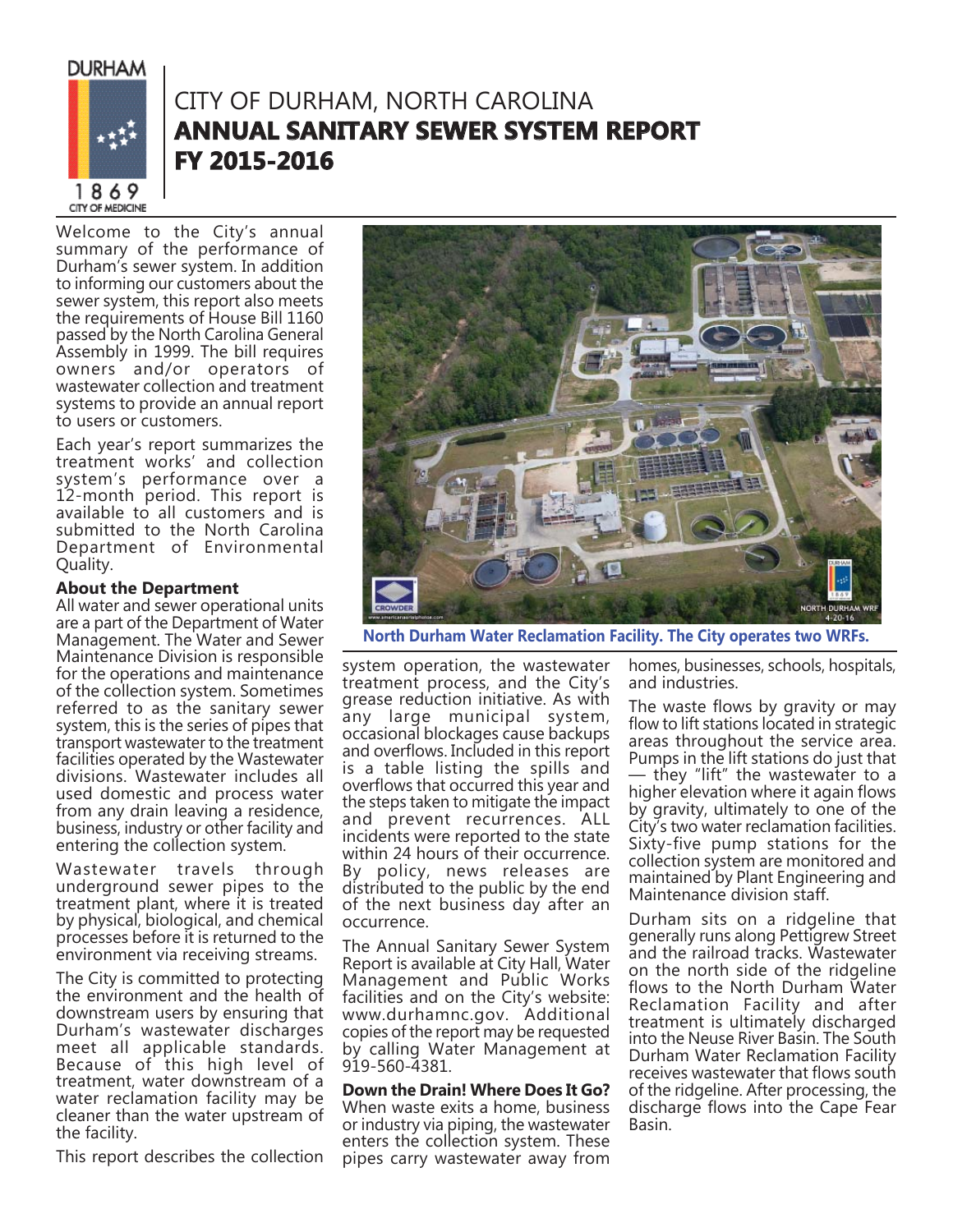| <b>Durham's Sewer System Facilities</b>               |                                                    |                                                   |                                                   |  |  |  |
|-------------------------------------------------------|----------------------------------------------------|---------------------------------------------------|---------------------------------------------------|--|--|--|
|                                                       | <b>Collection System</b>                           | <b>Water Reclamation Facility</b>                 |                                                   |  |  |  |
| <b>Name of Facility</b>                               | <b>Water and Sewer</b><br><b>Operations Center</b> | North Durham Water<br><b>Reclamation Facility</b> | South Durham Water<br><b>Reclamation Facility</b> |  |  |  |
| <b>Permit Number</b>                                  | <b>WQCS00005</b>                                   | <b>NCOO23841</b>                                  | <b>NCOO47597</b>                                  |  |  |  |
| <b>Address</b>                                        | 1110 Martin Luther<br>King Jr. Pkwy.               | 1900 East Club Blvd.                              | 6605 Farrington Rd.                               |  |  |  |
| <b>Operator in Responsible</b><br><b>Charge (ORC)</b> | Andy Brogden                                       | John Dodson                                       | <b>Charles Cocker</b>                             |  |  |  |
| <b>Phone Number</b>                                   | 919-560-4344                                       | 919-560-4384                                      | 919-560-4386                                      |  |  |  |

Durham County owns and operates a third wastewater treatment plant that serves most of Research Triangle Park, Parkwood, and a few other southern Durham neighborhoods. The Durham County sewer system report is posted at www.dconc.gov.

**Collection System Performance** City departments use Geographical Information System (GIS) mapping of the collection system which provides an accurate method of tracking both operations and maintenance activities. Approximately

1,076 miles of the collection system are represented by GIS mapping.

During this reporting period, Water and Sewer Maintenance crews and City contractors conducted numerous maintenance activities to clean and rehabilitate the collection system. These maintenance activities include cleaning lateral services, flushing, inspection (CCTV), mains replaced, and easements mowed. Maintenance crews repaired/replaced 66 sewer services and responded to 742 blockages. Improper disposal of

grease continues to be a major contributor of blockages in the sewer system.

City staff will continue to focus resources on repeat blockages and promote a maintenance campaign to alleviate the environmental and financial impacts of this problem. One major element of the program has been an extensive cleaning of problem areas of the system. The second major element of the program is the education, prevention and enforcement effort coordinated by the Department's Industrial Pretreatment/FOG Program. Funding of infrastructure rehabilitation is a high priority of the department's Capital Improvement Program (CIP).



**This illustration shows the typical wastewater treatment process. The City's treatment facilities at North and South Durham have similar layouts.**

| <b>Maintenance Activities</b> |                    |  |  |  |  |
|-------------------------------|--------------------|--|--|--|--|
| <b>Activity</b>               | <b>Linear Feet</b> |  |  |  |  |
| <b>Lateral Service</b>        | 27,840             |  |  |  |  |
| Flushing                      | 571,663            |  |  |  |  |
| Inspections<br>(CCTV)         | 295,655            |  |  |  |  |
| <b>Mains Replaced</b>         | 1,450              |  |  |  |  |
| Easements<br>Mowed            | 615,120            |  |  |  |  |
| <b>Cured in Place</b><br>Pipe | 620                |  |  |  |  |

### **Water Reclamation Facility Plant Performance**

The City's two wastewater treatment facilities — North Durham and South Durham Water Reclamation facilities (WRFs) — have the combined capacity to treat (or reclaim) 40 million gallons per day (MGD) of wastewater. During this reporting period, the average daily flow treated by the two plants was 17.65 MGD.

North Durham WRF had no permit violations during the reporting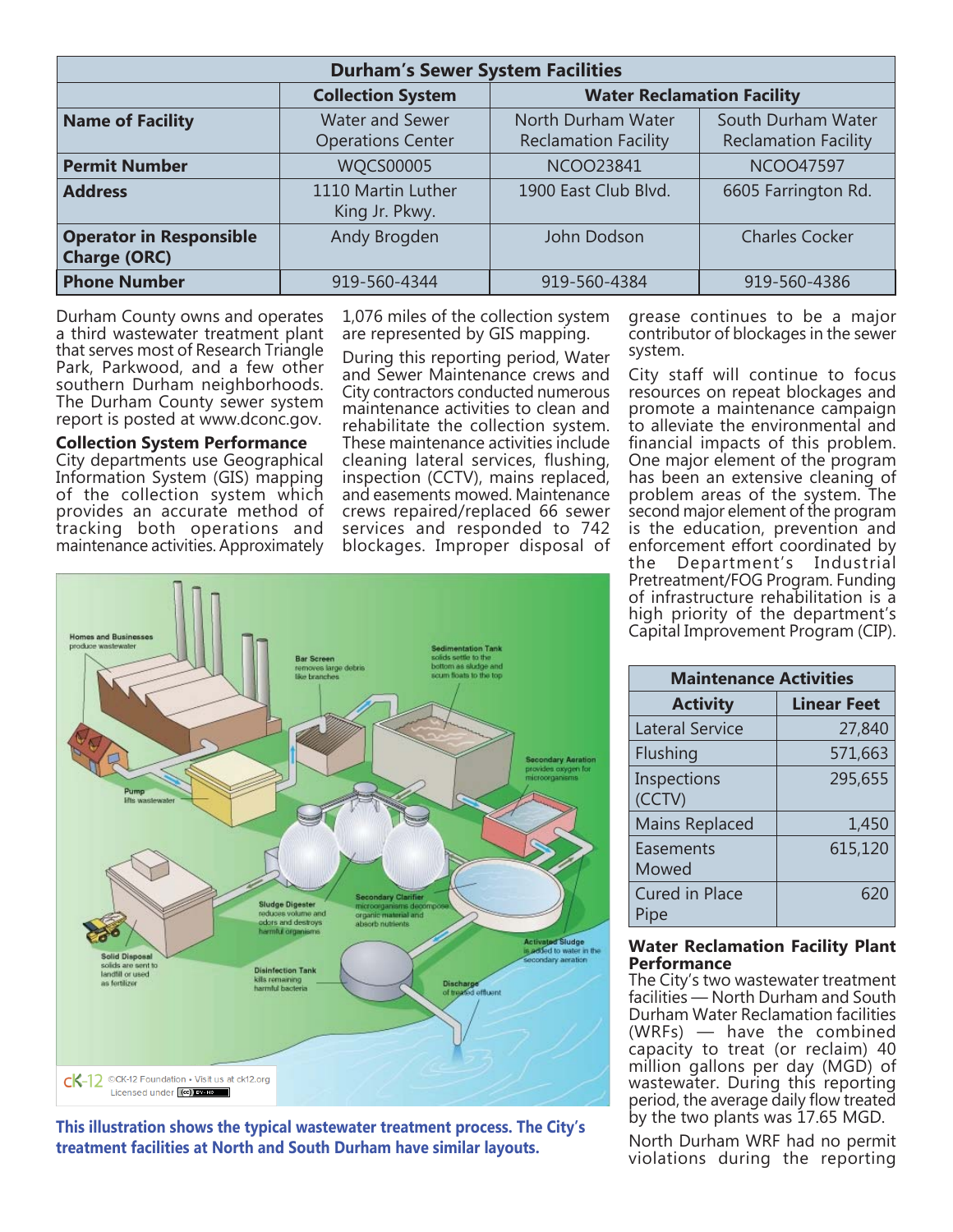

**North Durham Water Reclamation Facility Superintendent John Dodson collects a sample from a secondary clarifi cation tank.**

period. The supplemental carbon and alum feed system is online. The addition of this chemical feed facility will assure ongoing compliance with Stage 1 of the Falls Lake Rules for nutrient reduction, which went into effect January 1, 2016.

Currently, the plant is on track to discharge between 10,000-15,000 fewer pounds of nitrogen than last year. Additionally, North Durham WRF now has full standby power. This ensures that the plant will remain 100% operational during interruptions in utility service. Current construction projects at North Durham include upgrades of obsolete equipment and equipment control panels. Also, construction of additional clarifiers and new screening facilities will begin in the spring of 2017.

----------

South Durham WRF treated a total of 3.41 billion gallons, or 9.32 MGD. The plant met all permit requirements during this period.

The two-year Chemical Systems and Nutrient Related Improvement construction project was completed in the spring of 2016. Improvements to the aeration basins, a new side stream treatment process, and a carbon feed facility were highlights

of the project. These additions and improvements will enhance the plant's ability to remove nitrogen, while also enhancing quality of the plant effluent for compliance with Jordan Lake nutrient reduction goals.

City and Hazen & Sawyer staffs have been working on the next upgrades for the plant. The process is at 90% completion.

## **Industrial Waste Control/FOG Program**

Industrial Waste Control (IWC) staff survey facilities discharging into the sewer system and issue permits to facilities in certain categories, determined either by the type of business activity they conduct or the type(s) of wastewater discharged from their facility. Permit limits are established based on the ability of the receiving treatment plant  $$ either the North Durham WRF or South Durham WRF — to assimilate, treat and remove substances from the waste. Currently, staff monitors 20 industrial users and hundreds of commercial establishments with high-strength discharges.

To help in the effort to reduce grease blockages in the sewer system, the IWC staff coordinates the education and inspection portion of the grease reduction initiative.

FOG (fats, oils and grease) may enter the sewer system from either household drains or through poorly maintained grease traps in restaurants and other food service establishments.

To meet the 250 mg/L limit for FOG,



One of the City's 65 pump stations. WRFs treat approximately 18 million gallons of wastewater every day at our plants in North & South Durham.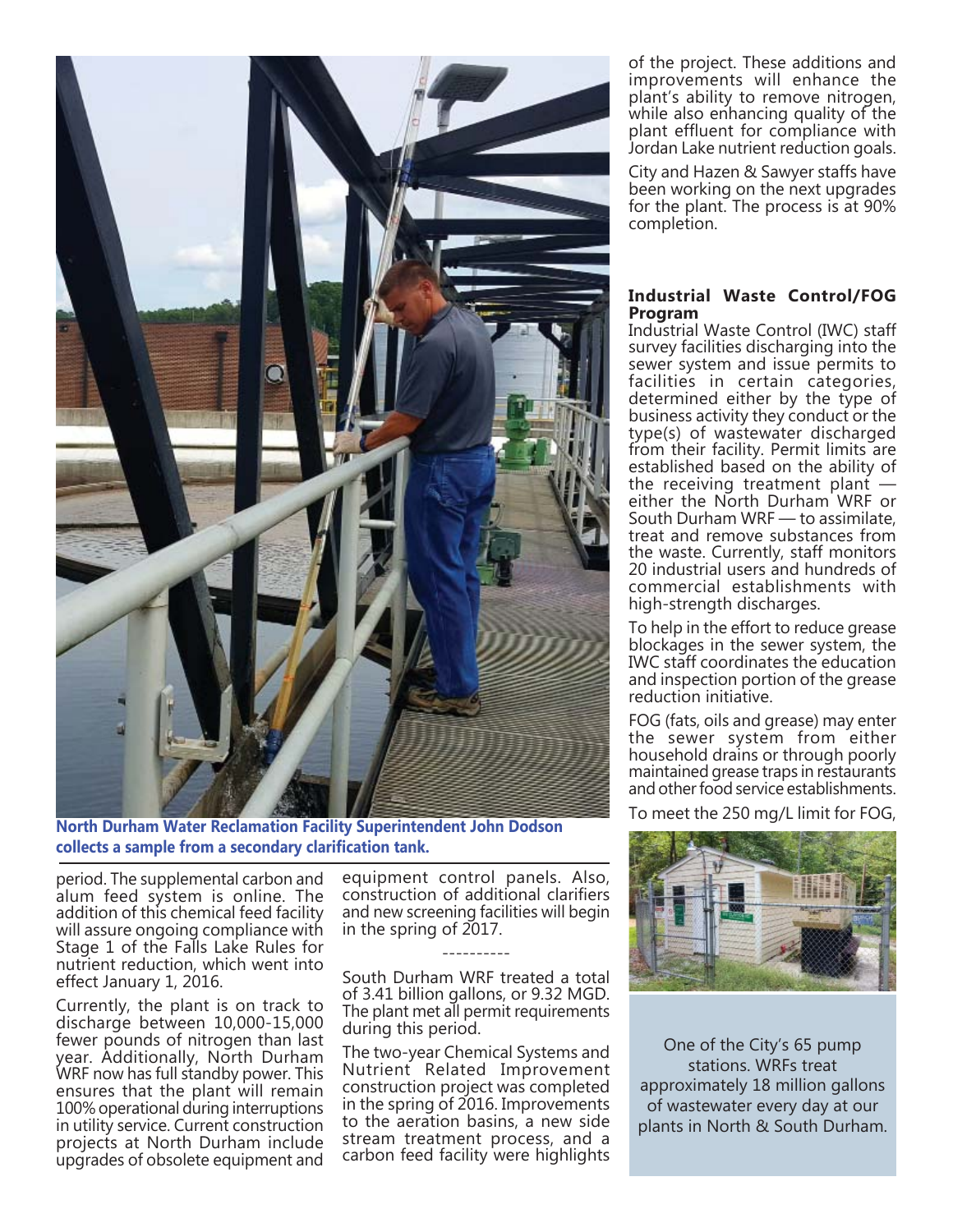

**Safely dispose of grease by pouring it directly into a Fat Trapper and taking it to the Waste Disposal and Recycling Center on 2115 E. Club Blvd. Fat Trappers are available to residents at no cost.**

food preparation and/or processing facilities must clean their removal systems (grease traps) on a monthly basis. More frequent cleaning will be required if a facility discharges more than 250 mg/L of FOG. Less frequent cleaning may be permitted if the facility can demonstrate that the 250 mg/L limit can be met with an alternate cleaning schedule. Cleaning and removal records must be maintained for three years and available for inspection on request.

While restaurants and other food service establishments typically use commercial processors to collect and remove grease from their grease traps, it is not practical for homeowners and residential customers to contract such services. For this reason, the City has provided — at no extra cost to residents — a collection container for used cooking oil at the Waste Disposal and Recycling Center at 2115 East Club Boulevard.

Residents are encouraged to implement measures designed to ensure that FOG is not introduced into the sanitary sewer. To assist

## **DO**

- Collect FOG in containers and dispose of it properly.
- Remove FOG from kitchen utensils, equipment, and food prep areas with scraper/ towels/broom.
- Keep FOG out of wash water.
- Place food scraps in a waste container for solid wastes.

## **DON'T**

- Pour FOG down the drain.
- Wash fryers/griddles, pots/ pans, and plates/utensils until FOG is removed.
- Use hot water to rinse FOG off of surfaces.
- Use the drain as a means to dispose of food scraps.

### **Remember: the drain is not a trash can!**

customers with this effort, Water Management provides small residential grease collection units called Fat Trappers. Customers can call 560-4386 and ask for IWC staff for more information on obtaining a complementary Fat Trapper.

**The Toilet is NOT a Trash Can!** Sanitary sewers are designed to handle human waste, toilet tissue, and approved industrial commercial wastes. In addition to oil and grease, nonwoven materials such as disinfectant wipes and diapers can cause problems. Although products may be labeled flushable, that does

not mean they will easily biodegrade within the sewer system. These items can not only cause sewer overflows but can also damage the pumps and other infrastructure.

Flushing inappropriate items down the toilet invites clogs and blockages. Do your part: throw trash items in the garbage, not down the toilet.

Visit www.DurhamSavesWater.org for more information.

#### **Notice Under the Americans With Disabilities Act**

The City of Durham will not discriminate against qualified individuals with disabilities on the basis of disability. Anyone who requires an auxiliary aid or service for effective communications, or assistance to participate in a City program, service, or activity, should contact the office of Stacey Poston, Acting ADA Coordinator, Voice: 919-560-4197 x21254, TTY: 919-560-4809; Stacey.Poston@durhamnc.gov, as soon as possible but no later than 48 hours before the scheduled event.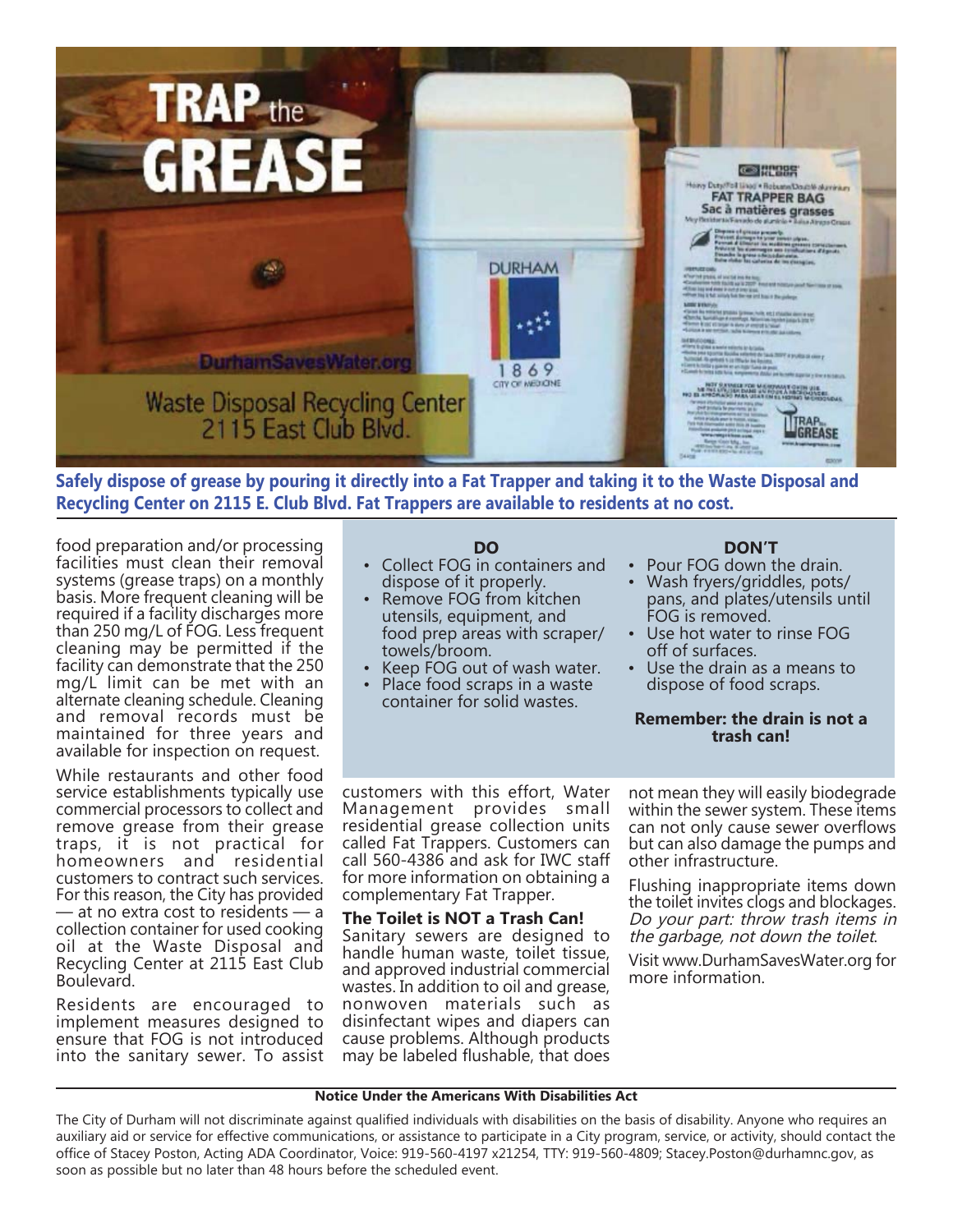# **Spills and Overflows From July 2015 to June 2016**

| Location                                 | <b>Date</b> | <b>Volume</b><br><b>Discharged</b><br>(gallons) | Cause                | Remedy                                                            |
|------------------------------------------|-------------|-------------------------------------------------|----------------------|-------------------------------------------------------------------|
| Case St. & Hull St.                      | 7/20/2015   | 180                                             | Roots                | Cleaned, jetted, installed pump                                   |
| Hull St. Easements                       | 9/3/2015    | 14,400                                          | Rags                 | Cleaned, jetted, seeded, installed<br>pumps, flushed creek        |
| 205 Weaver St.                           | 9/19/2015   | 90                                              | Roots                | Cleaned, jetted, cut roots, installed<br>pumps, CCTV              |
| Sedwick Rd. @ New Hall Rd.               | 10/4/2015   | 36,000                                          | Pipe failure         | Cleaned, repaired pipe, seeded,<br>installed pumps, flushed creek |
| 1606 University Ln.                      | 12/14/2015  | 700                                             | Roots                | Cleaned, jetted, seeded, installed<br>pumps, CCTV                 |
| 112 Old Maple Ln.                        | 12/27/2015  | 1,800                                           | Roots                | Cleaned, jetted, dammed creek,<br>installed pumps                 |
| Maplewood Cemetery @ Duke University Rd. | 1/14/2016   | 1,800                                           | Grease               | Cleaned, jetted, seeded,<br>dammed/flushed creek, CCTV            |
| 1400 Morreene Rd.                        | 1/28/2016   | 4,500                                           | Roots/Debris in line | Cleaned, jetted, installed pump                                   |
| 1411 North Hyde Park                     | 2/4/2016    | 4,320                                           | Grease               | Cleaned, jetted, installed pump,<br>flushed creek                 |
| 800 Westgate Dr.                         | 2/26/2016   | 540                                             | Debris in line       | Cleaned, jetted, installed pump,<br>flushed creek, CCTV           |
| 2503 Ashe St.                            | 3/7/2016    | 1,800                                           | Roots                | Cleaned, jetted, installed pump,<br>flushed creek                 |
| Sherwood Park @ Fiske St.                | 3/9/2016    | 10,080                                          | Grease               | Cleaned, jetted, installed pump,<br>flushed creek, seeded         |
| Burton Rd. @ Dinsmore Ln.                | 3/14/2016   | 14,400                                          | Debris in line       | Cleaned, jetted, dammed creek,<br>installed pump, flushed creek   |
| 117 Southerland St.                      | 3/24/2016   | 450                                             | Debris in line       | Cleaned, jetted, flushed creek,<br>installed pump                 |
| 1918 East Main St.                       | 4/21/2016   | 7,200                                           | Pipe failure         | Replaced pipe, CCTV                                               |
| 300 Morgan St.                           | 5/4/2016    | 2,400                                           | Grease               | Cleaned, jetted, installed pump,<br>flushed creek                 |
| 1113 Anderson St.                        | 5/24/2016   | 2,880                                           | Debris in line       | Cleaned, jetted, installed pump,<br>flushed creek                 |